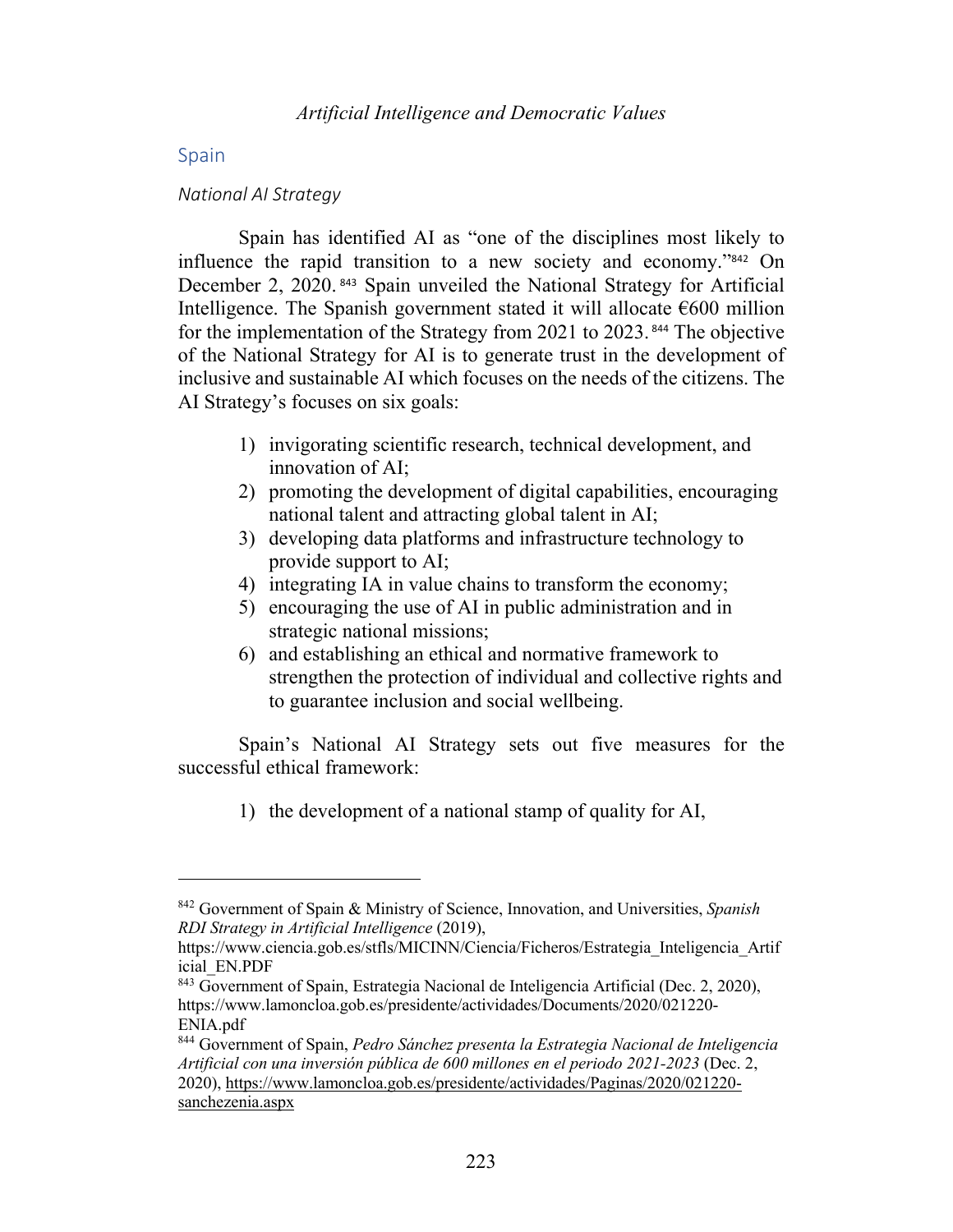- 2) the creation of observatories for ethical and juridical evaluation of AI systems,
- 3) the development and launch of Digital Rights Charter,
- 4) the implementation of a national governance model for ethics in AI though the AI Advisory Council,
- 5) and the promotion of multisectoral national and international fora for dialogue, awareness, and participation.

The National Strategy for AI follows from the Spanish Research, Development and Innovation (RDI) Strategy for Artificial Intelligence, published in 2019.<sup>845</sup> The Spanish RDI Strategy for AI sets out Priorities and Recommendations "to be developed in initiatives and activities defined and financed through the Science, Technology and Innovation Stares Plans (PECTI), mobilizing the synergies between the different levels of public administration and through the co-development of the public and private sectors." The Spanish RDI Strategy included plans to create a National AI Strategy, a Spanish AI Observatory, and a strategic framework for the development of AI in compliance with the "ethical, legal, and social commitments" of Spain and the European environment. Priority six of the RDI Strategy is to "analyze the ethics of AI from the perspective of RDI."

Spain also endorses the ethical standards proposed by the European Union. Spain particularly support the ethical guidelines put forward by the EU's High-Level Expert Group (HELG) on Artificial Intelligence in 2018. The EU HLEG AI Guidelines encourage the development of "Trustworthy AI" defined as AI which "(1) should respect fundamental rights, applicable regulation and core principles and values, ensuring an "ethical purpose" and (2) should be technically robust and reliable since, even with good intentions, a lack of technological mastery can cause unintentional harm."<sup>846</sup>

To track the development of AI and ensure the carrying out of the RDI goals, Spain has created a dynamic Map of AI Technology Capabilities which "tracks and displays essential information on the entities which

<sup>845</sup> Government of Spain & Ministry of Science, Innovation, and Universities, *Spanish RDI Strategy in Artificial Intelligence* (2019),

https://www.ciencia.gob.es/stfls/MICINN/Ciencia/Ficheros/Estrategia\_Inteligencia\_Artif icial\_EN.PDF

<sup>846</sup> The European Commission's High Level Expert Group on Artificial Intelligence, *Draft: Ethics Guidelines for AI* (2018), https://ec.europa.eu/futurium/en/ai-allianceconsultation/guidelines#Top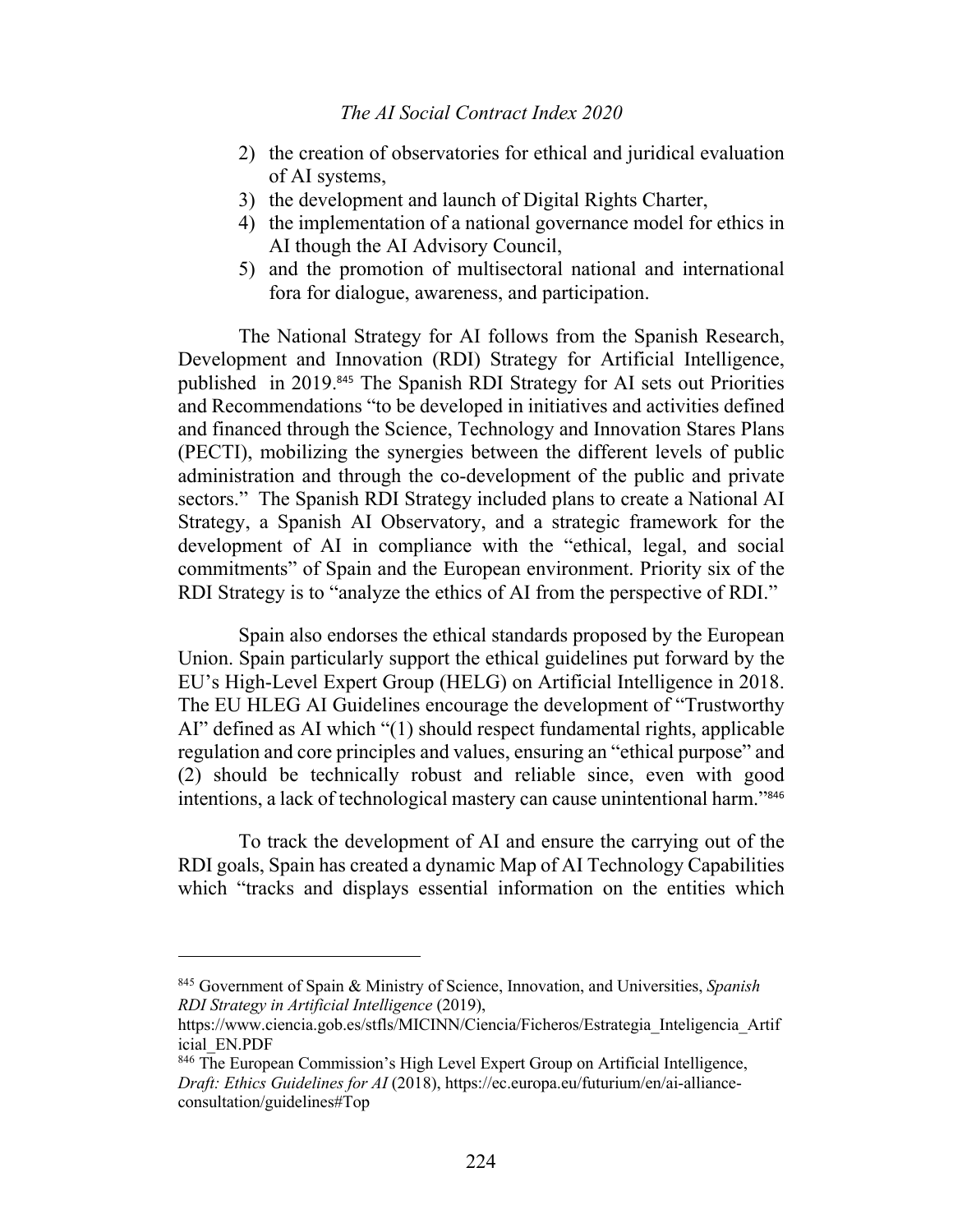# *Artificial Intelligence and Democratic Values*

develop, investigate, use, or lend services with AI technologies, on a national level as well as at the level of autonomous communities and provinces."<sup>847</sup> The information on the map details Spanish technical AI capacity and informs on areas of priority in AI to meet RDI objectives. The Map of AI Technology Capabilities detail the use of AI in public agencies, private businesses, institutions of higher learning, and private non-profit institutions. The Map notes that AI in Spain is currently most used for big data and data analysis as well as machine learning. This information is publicly available, and additions can be submitted by the public.

In October 2020, the Spanish government, along with thirteen other countries, published a position paper on innovative and trustworthy AI.848 This paper delineates a two-fold vision of the EU's AI development seeking to promote innovation while managing risks through a clear framework and establish trustworthy AI as a competitive advantage. They state that "The main aim must be to create a common framework where trustworthy and human-centric AI goes hand in hand with innovation, economic growth and competitiveness in order to protect our society, maintain our high-quality public service and benefit our citizens and businesses. This can help the EU to protect and empower their citizens, underpin innovation and progress in society and ensure that their values are protected."

According a report of the European consumer organization BEUC, 83% of those in Spain think that consumers should be well informed when they deal with an automatic decision system and 80% believe they should have the right to say "no" to automated decision-making.<sup>849</sup> The BEUC report also found high levels of concern in Spain about the potential failure of AI machines, the privacy of voice assistants, manipulation of consumer decisions, and unfair discrimination. More than half of those from Spain

<sup>848</sup> Position Paper on Behalf of Denmark, Belgium, the Czech Republic, Finland, France Estonia, Ireland, Latvia, Luxembourg, the Netherlands, Poland, Portugal, Spain and Sweden, *Innovative and Trustworthy AI: Two Sides to the Same Coin* (Oct. 2020), https://www.permanentrepresentations.nl/binaries/nlatio/documents/publications/2

020/10/8/non-paper---innovative-and-trustworthy-ai/Non-paper+-

+Innovative+and+trustworthy+AI+-+Two+side+of+the+same+coin.pdf)

<sup>849</sup> BEUC, *Artificial Intelligence What Consumers Say: Findings and Policy Recommendations of a Multi-Country Survey of AI* (Sept. 2020), https://www.beuc.eu/publications/beuc-x-2020-

078 artificial intelligence what consumers say report.pdf

<sup>847</sup> Government of Spain, *Mapa de capacidades de tecnologías de IA*, https://mapa.estrategiaia.es/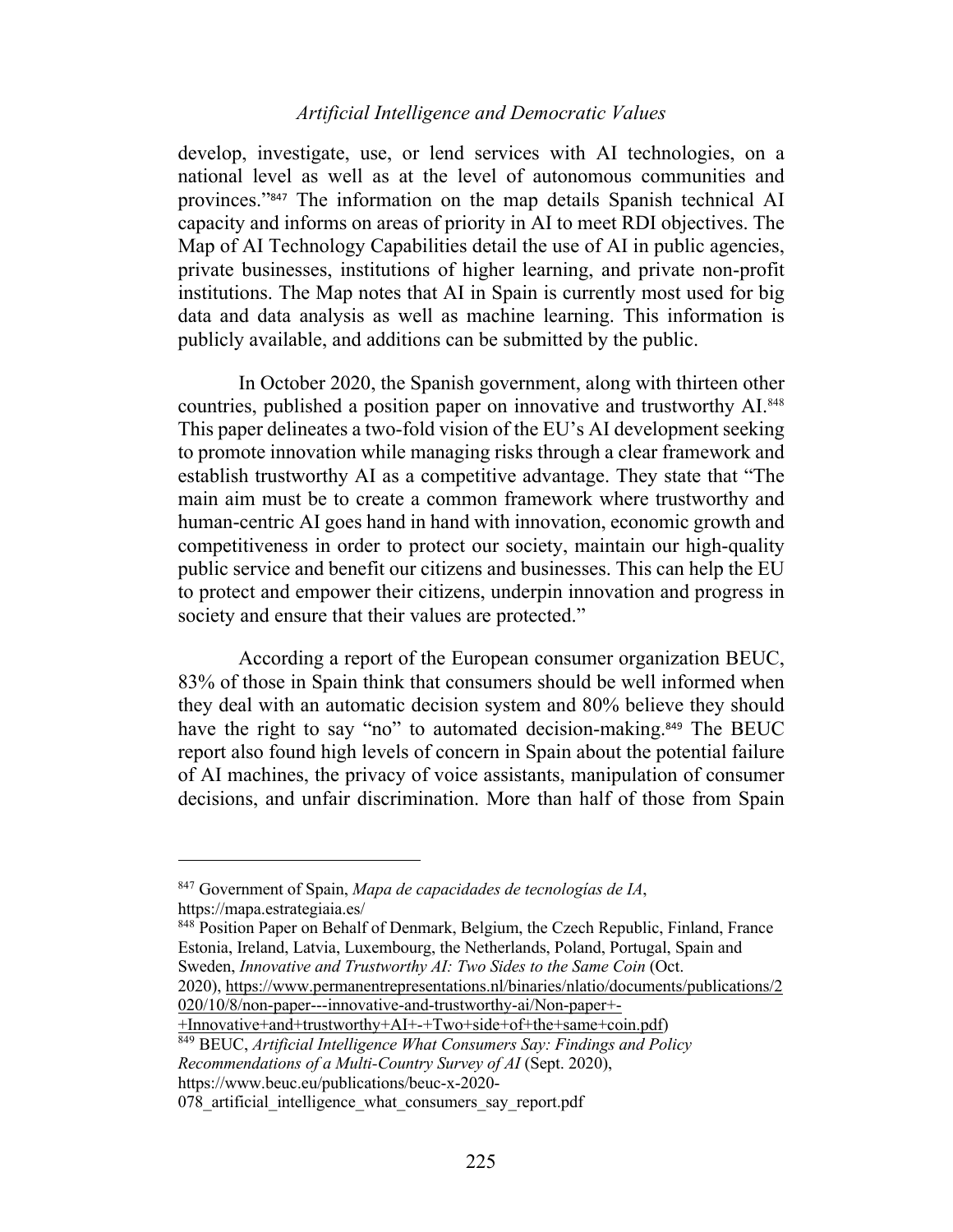## *The AI Social Contract Index 2020*

surveyed in the BEUC poll "disagree or strongly disagree that current regulation is adequate to efficiently regulate AI."

## *Artificial Intelligence Advisory Council*

In July of 2020, the Ministry of Economic Affairs and Digital Transformation established the Artificial Intelligence Advisory Council.<sup>850</sup> The Council is composed of Spanish experts in science, economics, education, and other relevant fields. The AI Advisory Council was created to analyze, assess, and support the government on matters of AI. According to the Ministry, the Advisory Council is intended to provide recommendations to the government on measures for the safe and ethical use of AI. The Council members will analyze the implications of AI in different areas, such as industry, the future of work, protection of fundamental rights, data management, the fight against discrimination, and the elimination of social disparities.

#### *Charter on Digital Rights*

In November 2020, the Spanish Government, following the recommendation of a group of experts, proposed a Charter on Digital Rights.<sup>851</sup> The aim is to "recognize the challenges posed by the adaptation of existing rights to the virtual environment, and propose a frame of reference for their protection in that context."<sup>852</sup> The aim is to create a "magna carta" with rules for the digital world. The 12-page document and 25 guidelines are open for public comment. <sup>853</sup> Spanish secretary of State for Digitalization and Artificial Intelligence, Carme Artigas says the Charter

<sup>852</sup> Government of Spain, Ministry of economic affairs and Digital Transformation, *The Government promotes the development of the letter of Digital Rights (Nov. 18, 2020),* https://administracionelectronica.gob.es/pae\_Home/pae\_Actualidad/pae\_Noticias/Anio20 20/Noviembre/Noticia-2020-11-18--Gobierno-impulsa-Carta-Derechos-Digitales.html?idioma=en

<sup>850</sup> Government of Spain, *El Gobierno constituye el Consejo Asesor de Inteligencia Artificial* (July 20, 2020),

https://www.mineco.gob.es/portal/site/mineco/menuitem.ac30f9268750bd56a0b0240e02 6041a0/?vgnextoid=51884ba89bc63710VgnVCM1000001d04140aRCRD

<sup>851</sup> *Documento para Consulta Pública: Carta de Derechos Digitales* (Nov. 18, 2020), https://portal.mineco.gob.es/RecursosArticulo/mineco/ministerio/participacion\_publica/a udiencia/ficheros/SEDIACartaDerechosDigitales.pdf

<sup>853</sup> Explica, *Government of Spain passes the letter of digital rights to public consultation* (Nov. 19, 2020), https://www.explica.co/government-of-spain-passes-the-letter-ofdigital-rights-to-public-consultation/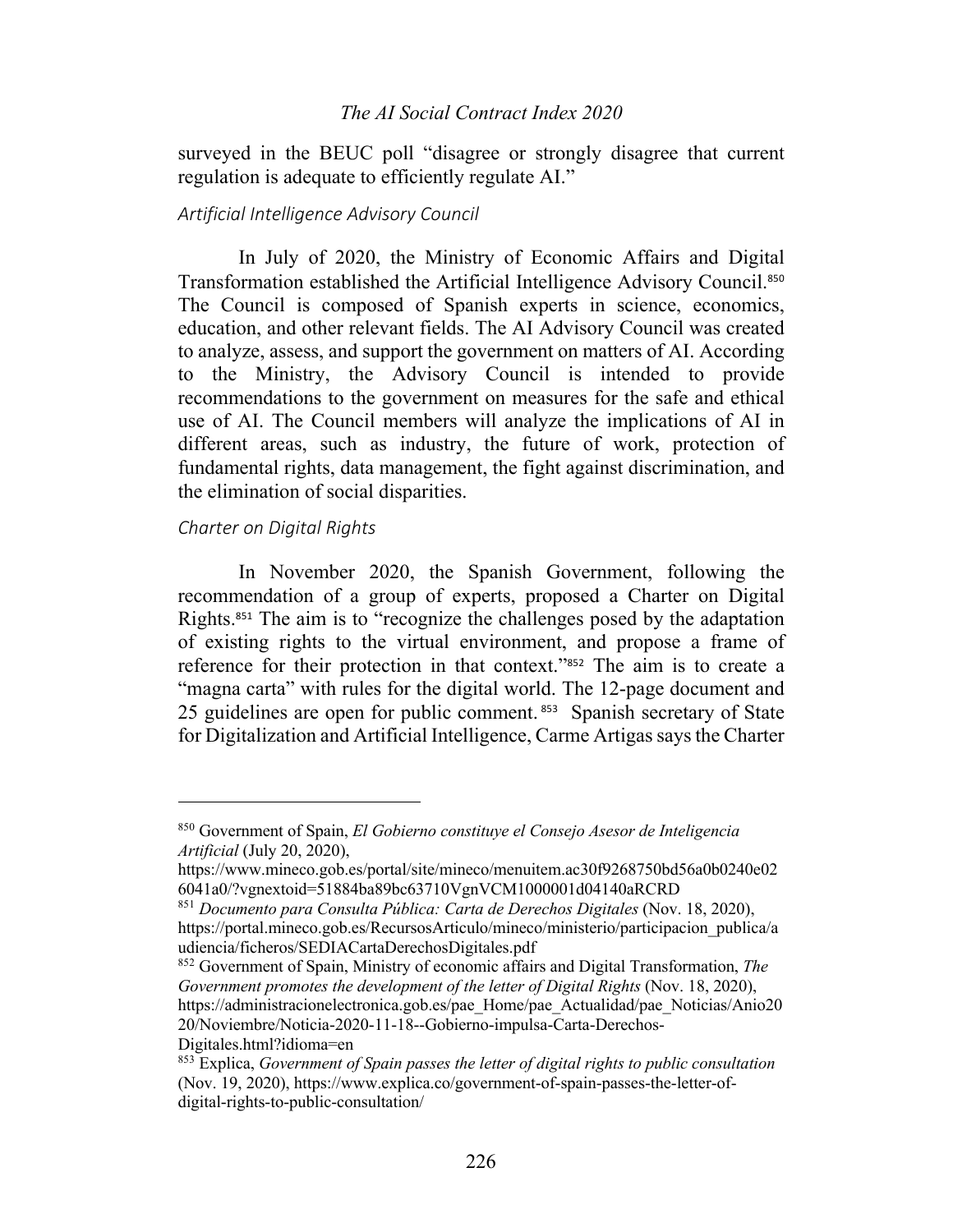# *Artificial Intelligence and Democratic Values*

for Digital Rights works as a "prescriptive document, not regulatory, proposes a framework for the public authorities' action in a way that allows navigating in the current digital environment, taking advantage of all its potentialities and minimizing its risks."<sup>854</sup>

The Charter guarantees the right that no citizen is discriminated against for decisions based on algorithms and maintains that "transparency, auditability, explicability and traceability" of the same will be ensured. It also adds that people have the right not to be the subject of a decision based solely on automated decision processes, thus recognizing the right to "request human supervision and intervention and challenge automated or algorithmic decisions." The text recognizes that citizens must be explicitly informed when they are talking to an artificial intelligence system and that assistance by a human being must be guaranteed if the person concerned requests it.<sup>855</sup>

# *Algorithmic Transparency*

Spain is subject to the General Data Protection Regulation which established rights to "meaningful information about the logic involved" as well as about "the significance and the envisaged consequences."<sup>856</sup> The Spanish data protection agency (AEPD) has published a detailed guide on processing with AI.<sup>857</sup> The AEPD report explains that "complying with this obligation by making a technical reference to the algorithm implementation may be obscure, confuse or excessive and leading to information fatigue. However, sufficient information must be provided to understand the behaviour of the relevant processing." The AEPD provides many examples that "must be provided" to understand the behavior of the relevant processing, such as the relative importance or weight of each data category in the decision making, the quality of training data and the type of patterns used, and any reference to audits, "especially on the possible deviation of

https://pledgetimes.com/artificial-intelligence-and-pseudonymity-the-governmentpresents-the-first-version-of-the-bill-of-digital-rights/

<sup>854</sup> IT Europa, *Spain offers digital rights charter as model* (Nov. 18, 2020), https://www.iteuropa.com/news/spain-offers-digital-rights-charter-model

<sup>855</sup> PledgeTimes, *Artificial intelligence and pseudonymity: the Government presents the first version of the Bill of Digital Rights* (Nov. 17, 2020),

 $856$  [GDPR Art. 22, Art. 13.2.f]

<sup>857</sup> AEPD, *RGPD compliance of processings that embed Artificial Intelligence An introduction* (Feb. 2020), https://www.aepd.es/sites/default/files/2020-02/adecuacionrgpd-ia-en\_0.pdf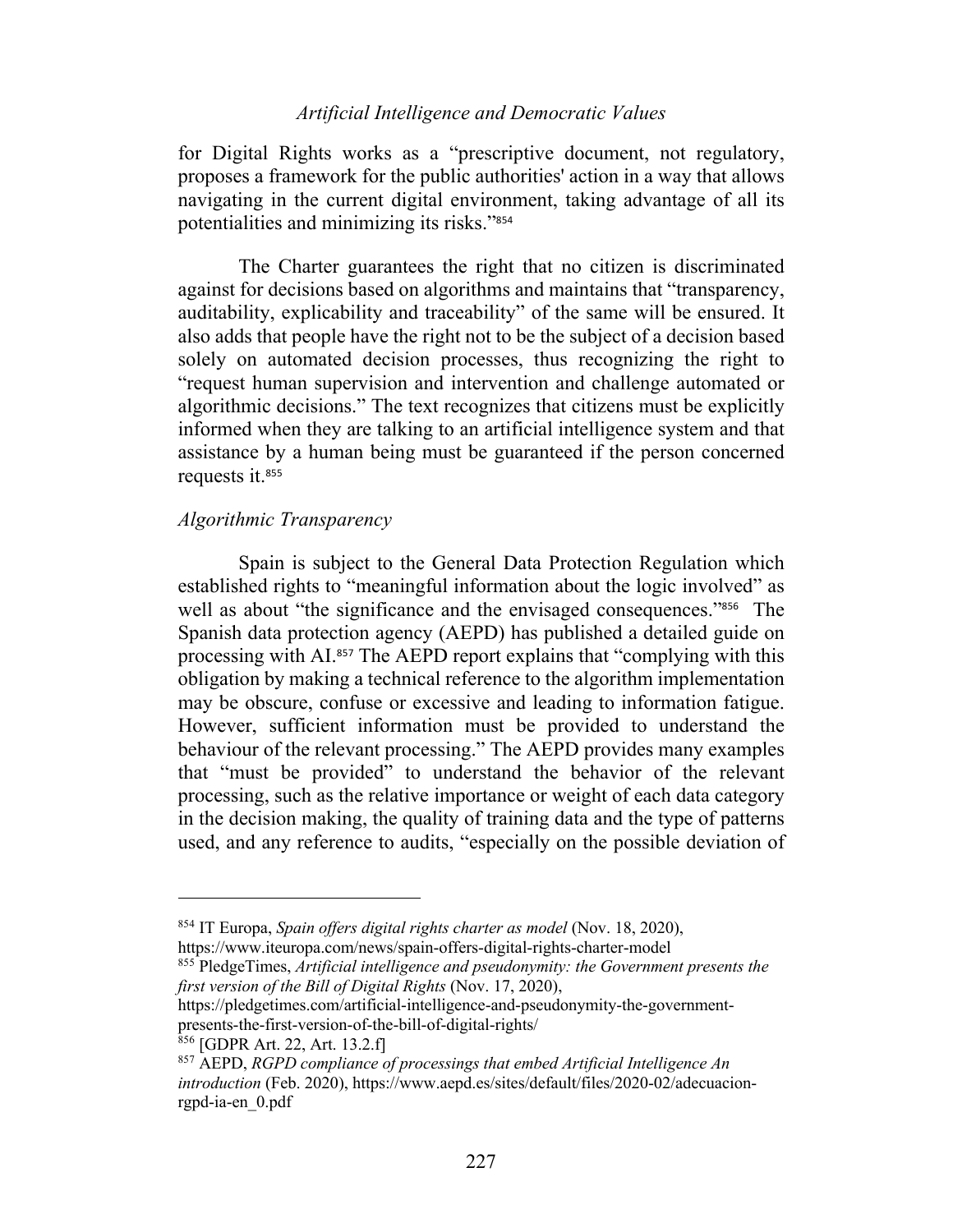## *The AI Social Contract Index 2020*

inference results, as well as certification or certifications performed on the AI system."

As indicated above, the Charter of Digital Rights strengthens principles of Algorithmic Transparency.

#### *Lethal Autonomous Weapons*

Spain has responded to the threat of Lethal Autonomous Weapons Systems (LAWS) by affirming that the Spanish military does not have and will not develop such technology and emphasizing the need for meaningful human control for weapons systems to be compliant with international humanitarian law. Additionally, Spain has consented to the 11 Principles on LAWS launched by France in 2019.<sup>858</sup> The Spanish government, however, does not endorse the creation of a preemptive treaty prohibiting LAWS. 859

# *OECD/G20 AI Principles*

Spain has endorsed the OECD AI Principles. However, many of the principles are still to be addressed in the National AI Strategy.<sup>860</sup> In June 2020, the OECD reported that Spain is in the "final stages" of developing its National Strategy on AI, with "a suite of objectives from promotion of research to the prevention of discrimination and respect for human rights."<sup>861</sup> Spain published its national AI Strategy in December 2020.<sup>862</sup>

<sup>858</sup> French Ministry for Europe and Foreign Affairs, *11 Principles on Lethal Autonomous Weapons Systems (LAWS)* (September 2019), https://www.diplomatie.gouv.fr/en/frenchforeign-policy/united-nations/multilateralism-a-principle-of-action-for-france/alliancefor-multilateralism/article/11-principles-on-lethal-autonomous-weapons-systems-laws

<sup>859</sup> Human Rights Watch, *Stopping Killer Robots- Country Positions on Banning Fully Autonomous Weapons Systems and Retaining Human Control* (Aug. 20, 2020), https://www.hrw.org/report/2020/08/10/stopping-killer-robots/country-positions-banning-

fully-autonomous-weapons-and# <sup>860</sup> OECD G20 Digital Economy Task Force, *Examples of AI National Policies* (2020), https://www.mcit.gov.sa/sites/default/files/examples-of-ai-national-policies.pdf

<sup>861</sup> OECD G20 Digital Economy Task Force, *Examples of AI National Policies* (2020), https://www.mcit.gov.sa/sites/default/files/examples-of-ai-national-policies.pdf  $862$ 

https://www.lamoncloa.gob.es/lang/en/presidente/news/Paginas/2020/20201202\_enia.asp x